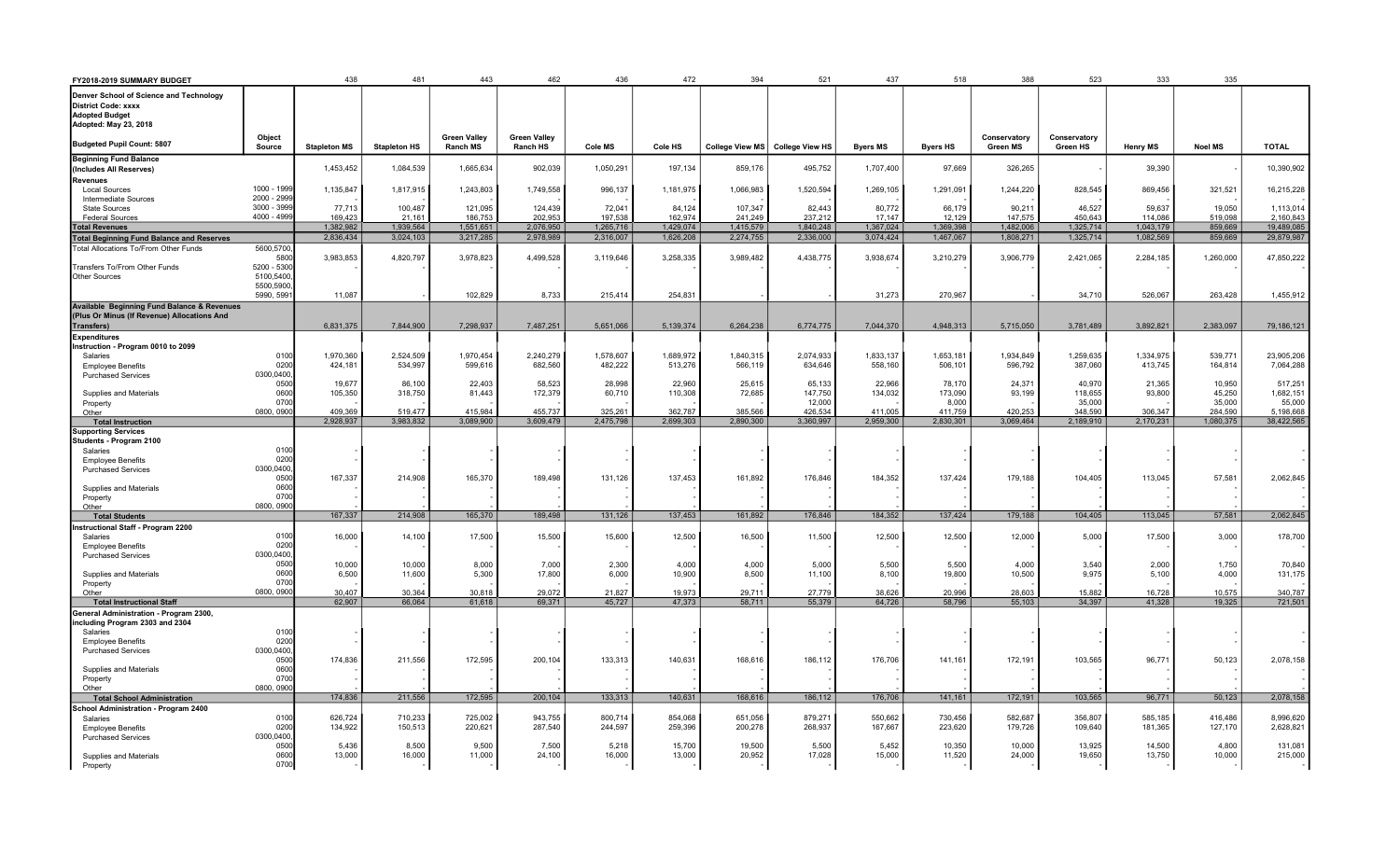| Other                                                 | 0800, 0900        |         |         |         |           |           |           |         |           |         |         |         |         |         |         |            |
|-------------------------------------------------------|-------------------|---------|---------|---------|-----------|-----------|-----------|---------|-----------|---------|---------|---------|---------|---------|---------|------------|
| <b>Total School Administration</b>                    |                   | 780,082 | 885,246 | 966,123 | 1,262,894 | 1,066,528 | 1,142,165 | 891,786 | 1,170,736 | 738,781 | 975,945 | 796,413 | 500,022 | 794,800 | 558,456 | 11,971,522 |
| Business Services - Program 2500, including           |                   |         |         |         |           |           |           |         |           |         |         |         |         |         |         |            |
| Program 2501                                          |                   |         |         |         |           |           |           |         |           |         |         |         |         |         |         |            |
| Salaries                                              | 0100              |         |         |         |           |           |           |         |           |         |         |         |         |         |         |            |
| <b>Employee Benefits</b>                              | 0200              |         |         |         |           |           |           |         |           |         |         |         |         |         |         |            |
| <b>Purchased Services</b>                             | 0300,0400         |         |         |         |           |           |           |         |           |         |         |         |         |         |         |            |
|                                                       | 0500              | 2,000   | 1,000   | 2,500   | 1,620     | 6,000     | 3,000     | 10,000  | 3,500     | 2,380   | 1,170   | 2,000   | 2,100   | 5,000   | 1,100   | 42,270     |
| Supplies and Materials                                | 0600              |         |         |         |           |           |           |         |           |         |         |         |         |         |         |            |
| Property                                              | 0700              |         |         |         |           |           |           |         |           |         |         |         |         |         |         |            |
| Other                                                 | 0800, 0900        | 561,687 | 576,269 | 639,649 | 628,637   | 498.251   | 448,142   | 641,953 | 618,750   | 625,726 | 437,845 | 621,282 | 333,581 | 363,296 | 201,625 | 6,995,068  |
| <b>Total Business Services</b>                        |                   | 563,687 | 577,269 | 642,149 | 630,257   | 504,251   | 451,142   | 651,953 | 622,250   | 628,106 | 439,015 | 623,282 | 335,681 | 368,296 | 202,725 | 7,037,338  |
| Operations and Maintenance - Program 2600<br>Salaries | 0100              |         |         |         |           |           |           |         |           |         |         |         |         |         |         |            |
| <b>Employee Benefits</b>                              | 0200              |         |         |         |           |           |           |         |           |         |         |         |         |         |         |            |
| <b>Purchased Services</b>                             | 0300,0400         |         |         |         |           |           |           |         |           |         |         |         |         |         |         |            |
|                                                       | 0500              | 368,162 | 445,507 | 387,844 | 349,247   | 177,669   | 194,684   | 355,014 | 399,100   | 372,803 | 205,513 | 363,522 | 128,168 | 119,965 | 123,932 | 3,867,197  |
| Supplies and Materials                                | 0600              | 74,180  | 5,180   | 47,680  | 63,930    | 3,680     | 46,580    | 38,930  | 35,000    | 17,680  | 27,500  | 5,180   | 209,516 | 5,000   | 243,790 | 580,036    |
| Property                                              | 0700              |         |         |         |           |           |           |         |           |         |         |         |         |         |         |            |
| Other                                                 | 0800, 0900        |         |         |         |           |           |           |         |           |         |         |         |         |         |         |            |
| <b>Total Operations and Maintenance</b>               |                   | 442,342 | 450,687 | 435,524 | 413,177   | 181,349   | 241,264   | 393,944 | 434,100   | 390,483 | 233,013 | 368,702 | 337,684 | 124,965 | 367,722 | 4,447,233  |
| Student Transportation - Program 2700                 |                   |         |         |         |           |           |           |         |           |         |         |         |         |         |         |            |
| Salaries                                              | 0100              |         |         |         |           |           |           |         |           |         |         |         |         |         |         |            |
| <b>Employee Benefits</b>                              | 0200              |         |         |         |           |           |           |         |           |         |         |         |         |         |         |            |
| <b>Purchased Services</b>                             | 0300,0400         |         |         |         |           |           |           |         |           |         |         |         |         |         |         |            |
|                                                       | 0500              | 87,663  |         | 74,460  | 86,073    | 57,746    | 58,775    | 77,296  |           |         |         | 96,520  |         | 88,597  | 43,330  | 627,129    |
| Supplies and Materials                                | 0600<br>0700      | 2,736   | 2,928   | 2,800   | 2,880     | 1,800     | 1,800     | 2,300   | 2,550     | 2,752   | 2,580   | 2,800   | 2,390   | 31,800  | 1,800   | 62,116     |
| Property<br>Other                                     | 0800, 0900        |         |         |         |           |           |           |         |           |         |         |         |         |         |         |            |
| <b>Total Student Transportation</b>                   |                   | 90,399  | 2,928   | 77,260  | 88,953    | 59,546    | 60,575    | 79,596  | 2,550     | 2,752   | 2,580   | 99,320  | 2,390   | 120,397 | 45,130  | 689,245    |
| Central Support - Program 2800, including             |                   |         |         |         |           |           |           |         |           |         |         |         |         |         |         |            |
| Program 2801                                          |                   |         |         |         |           |           |           |         |           |         |         |         |         |         |         |            |
| Salaries                                              | 0100              |         |         |         |           |           |           |         |           |         |         |         |         |         |         |            |
| <b>Employee Benefits</b>                              | 0200              |         |         |         |           |           |           |         |           |         |         |         |         |         |         |            |
| <b>Purchased Services</b>                             | 0300,0400         |         |         |         |           |           |           |         |           |         |         |         |         |         |         |            |
|                                                       | 0500              |         |         |         |           |           |           |         |           |         |         |         |         |         |         |            |
| Supplies and Materials                                | 0600              |         |         |         |           |           |           |         |           |         |         |         |         |         |         |            |
| Property                                              | 0700              |         |         |         |           |           |           |         |           |         |         |         |         |         |         |            |
| Other                                                 | 0800, 0900        |         |         |         |           |           |           |         |           |         |         |         |         |         |         |            |
| <b>Total Central Support</b>                          |                   |         |         |         |           |           |           |         |           |         |         |         |         |         |         |            |
| Other Support - Program 2900                          | 0100              |         |         |         |           |           |           |         |           |         |         |         |         |         |         |            |
| Salaries<br><b>Employee Benefits</b>                  | 0200              |         |         |         |           |           |           |         |           |         |         |         |         |         |         |            |
| <b>Purchased Services</b>                             | 0300,0400         |         |         |         |           |           |           |         |           |         |         |         |         |         |         |            |
|                                                       | 0500              |         |         |         |           |           |           |         |           |         |         |         |         |         |         |            |
| Supplies and Materials                                | 0600              |         |         |         |           |           |           |         |           |         |         |         |         |         |         |            |
| Property                                              | 0700              |         |         |         |           |           |           |         |           |         |         |         |         |         |         |            |
| Other                                                 | 0800, 0900        |         |         |         |           |           |           |         |           |         |         |         |         |         |         |            |
| <b>Total Other Support</b>                            |                   |         |         |         |           |           |           |         |           |         |         |         |         |         |         |            |
| Food Service Operations - Program 3100                |                   |         |         |         |           |           |           |         |           |         |         |         |         |         |         |            |
| Salaries                                              | 0100              |         |         |         |           |           |           |         |           |         |         |         |         |         |         |            |
| <b>Employee Benefits</b>                              | 0200              |         |         |         |           |           |           |         |           |         |         |         |         |         |         |            |
| <b>Purchased Services</b>                             | 0300,0400<br>0500 | 4,090   | 4,929   | 4,029   | 4,720     | 3,138     | 3,243     | 4,012   | 4,510     | 4,160   | 3,409   | 3,994   | 2,578   | 2,229   | 1,661   | 49,040     |
| Supplies and Materials                                | 0600              |         |         |         |           |           |           |         |           |         |         |         |         |         |         |            |
| Property                                              | 0700              |         |         |         |           |           |           |         |           |         |         |         |         |         |         |            |
| Other                                                 | 0800, 0900        |         |         |         |           |           |           |         |           |         |         |         |         |         |         |            |
| <b>Total Other Support</b>                            |                   | 4,090   | 4,929   | 4,029   | 4,720     | 3,138     | 3,243     | 4,012   | 4,510     | 4,160   | 3,409   | 3,994   | 2,578   | 2,229   | 1,661   | 49,040     |
| Enterprise Operations - Program 3200                  |                   |         |         |         |           |           |           |         |           |         |         |         |         |         |         |            |
| Salaries                                              | 0100              |         |         |         |           |           |           |         |           |         |         |         |         |         |         |            |
| <b>Employee Benefits</b>                              | 0200              |         |         |         |           |           |           |         |           |         |         |         |         |         |         |            |
| <b>Purchased Services</b>                             | 0300,0400         |         |         |         |           |           |           |         |           |         |         |         |         |         |         |            |
|                                                       | 0500<br>0600      |         |         |         |           |           |           |         |           |         |         |         |         |         |         |            |
| Supplies and Materials<br>Property                    | 0700              |         |         |         |           |           |           |         |           |         |         |         |         |         |         |            |
| Other                                                 | 0800, 0900        |         |         |         |           |           |           |         |           |         |         |         |         |         |         |            |
| <b>Total Enterprise Operations</b>                    |                   |         |         |         |           |           |           |         |           |         |         |         |         |         |         |            |
| Community Services - Program 3300                     |                   |         |         |         |           |           |           |         |           |         |         |         |         |         |         |            |
| Salaries                                              | 0100              |         |         |         |           |           |           |         |           |         |         |         |         |         |         |            |
| <b>Employee Benefits</b>                              | 0200              |         |         |         |           |           |           |         |           |         |         |         |         |         |         |            |
| <b>Purchased Services</b>                             | 0300,0400         |         |         |         |           |           |           |         |           |         |         |         |         |         |         |            |
|                                                       | 0500              |         |         |         |           |           |           |         |           |         |         |         |         |         |         |            |
| Supplies and Materials                                | 0600              |         |         |         |           |           |           |         |           |         |         |         |         |         |         |            |